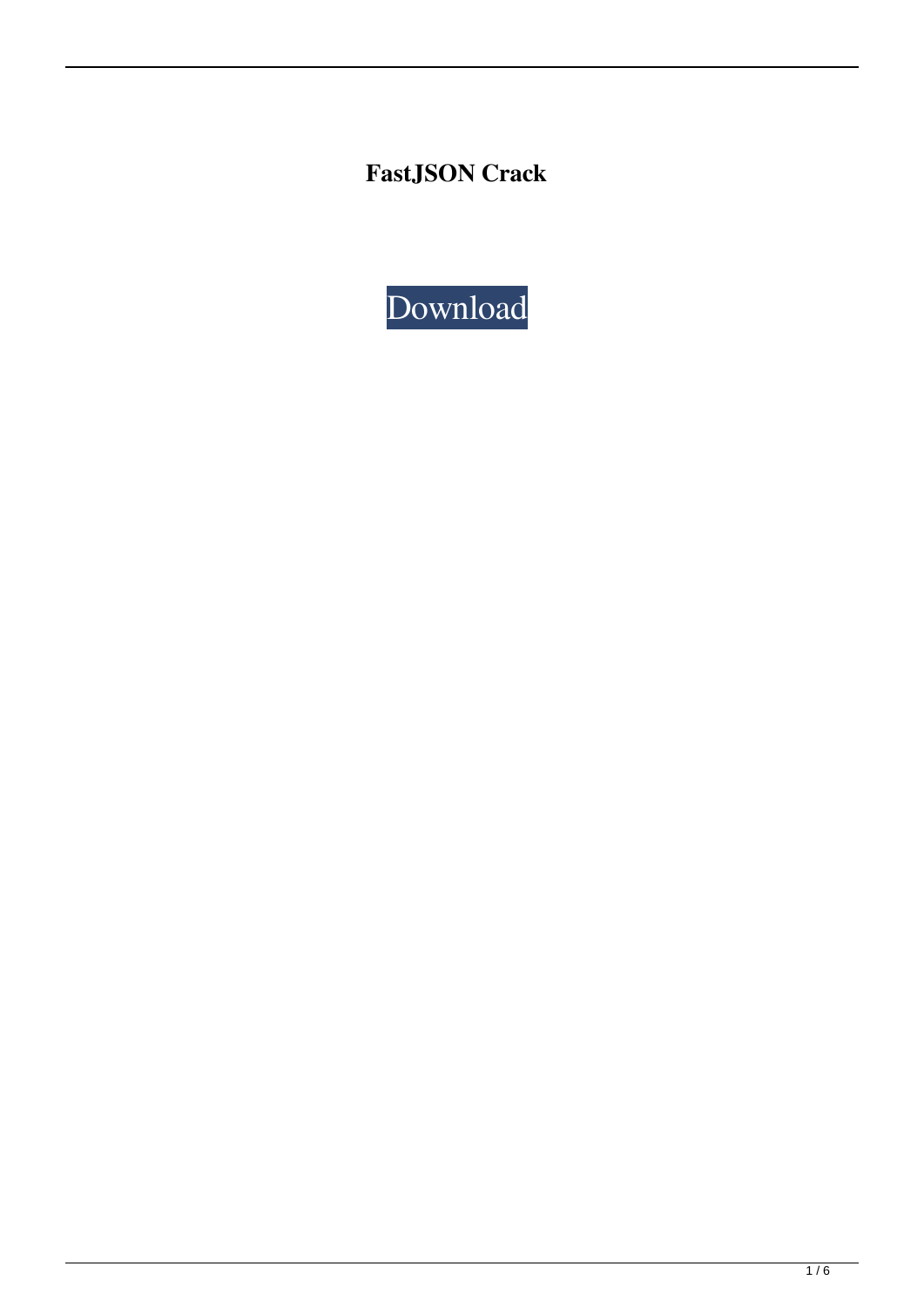## **FastJSON Crack+ Free Download [Mac/Win]**

Support deep object nesting, support fast execution. Support strict or loose json format. Supports Subsecond response time. Backed by MIT license. A: CodeJam's Json.NET is another great option, and is based on an open source project called Json.NET. The library is very complete and even provides support for both Json and Json.Net. A: See this open source project - Json.Net, see the link on official site. EDIT: For OP's question, this question is not an answer, as the question is "Noob question about JSON serialization". However, if you ask "What are the best JSON libraries out there?", then this answer will help. Two team captains await trial after 'xenophobic' far-right chants at UEFA Nations League game Both Belgium and Spain will be charged by UEFA for chanting slogans during a match on Tuesday [Reuters] Belgium and Spain will each be charged by UEFA for chanting slogans during their Nations League game on Tuesday, the governing body has announced. UEFA said it had opened disciplinary proceedings after fans used xenophobic chants at the Nations League game at the Stade Bruges. UEFA's acting president Aleksander Ceferin told a news conference: "I think it is obvious that we cannot allow chants like these to be used on our grounds. "In the coming days, we will decide on what the sanctions will be." The chants were apparently aimed at France's supporters, with one of the Belgians saying: "Les Bleus, piss off!" On the same day, Belgium's national football federation said the team's captain, Kevin de Bruyne, and his country's general secretary, Marc Quinaux, will face charges of "inciting discrimination, insulting or insulting a person or group of people on grounds of their nationality". Another Spanish player, Mateo Kovacic, has also been charged, while midfielder Angel Correa has been charged with "displaying a political, national or religious sign". Migrant crisis: More than 600,000 arrived in Europe so far in 2015 Show all 20 1 /20 Migrant crisis: More than 600,000 arrived in Europe so far in 2015 Migrant crisis: More than 600,000 arrived in Europe so far in 2015 Migration stories on the streets of Bodennaero Migrant crisis: More than

## **FastJSON Crack Free**

fastJSON Serial Key uses the provided JSON Writer to serialize objects to string. It allows fast encoding of String and other primitives in objects. This is important since Strings take up a lot of memory and it is crucial to speed up the serialization of large objects. Moreover, this is crucial for efficient networking and remote computation. fastJSON Cracked 2022 Latest Version is highly compatible with a wide range of Java libraries including the following: GSON Genson JGSON JSON JSON-P JSON4J iText Jackson Google Gson Netty ObjectMapper Jodatime JRelax A: Well, you should go with Gson. You have also option to parse/parse stream of json text, in case you are retrieving the json from somewhere. from the following link, Q: String characters outside a string I am new to this forum, I need to compare strings: For example String text1 = "WITHIN A STRING" String text2 = " WITHIN A STRING OUTSIDE" In my string, I have some characters that do not come from this string. There are some particular characters in my string that, if I remove them, the results will be different. String text1 = "WITHIN A STRING OUTSIDE" String text2 = " WITHIN A STRING OUTSIDE" In the second string, I have a character " " (4 spaces). I need to find how many characters have this " " (4 spaces). for example: How many " " (4 spaces) there are: 2 In the string, there are these words " end " End End Of These are the words I need to remove in order to compare the strings. How can I do that? I tried this: String allText = text1.replace("", "").replace(" ", " ").replace("!","").replace("#", "").replace("\$", "").replace("%", "").replace("^",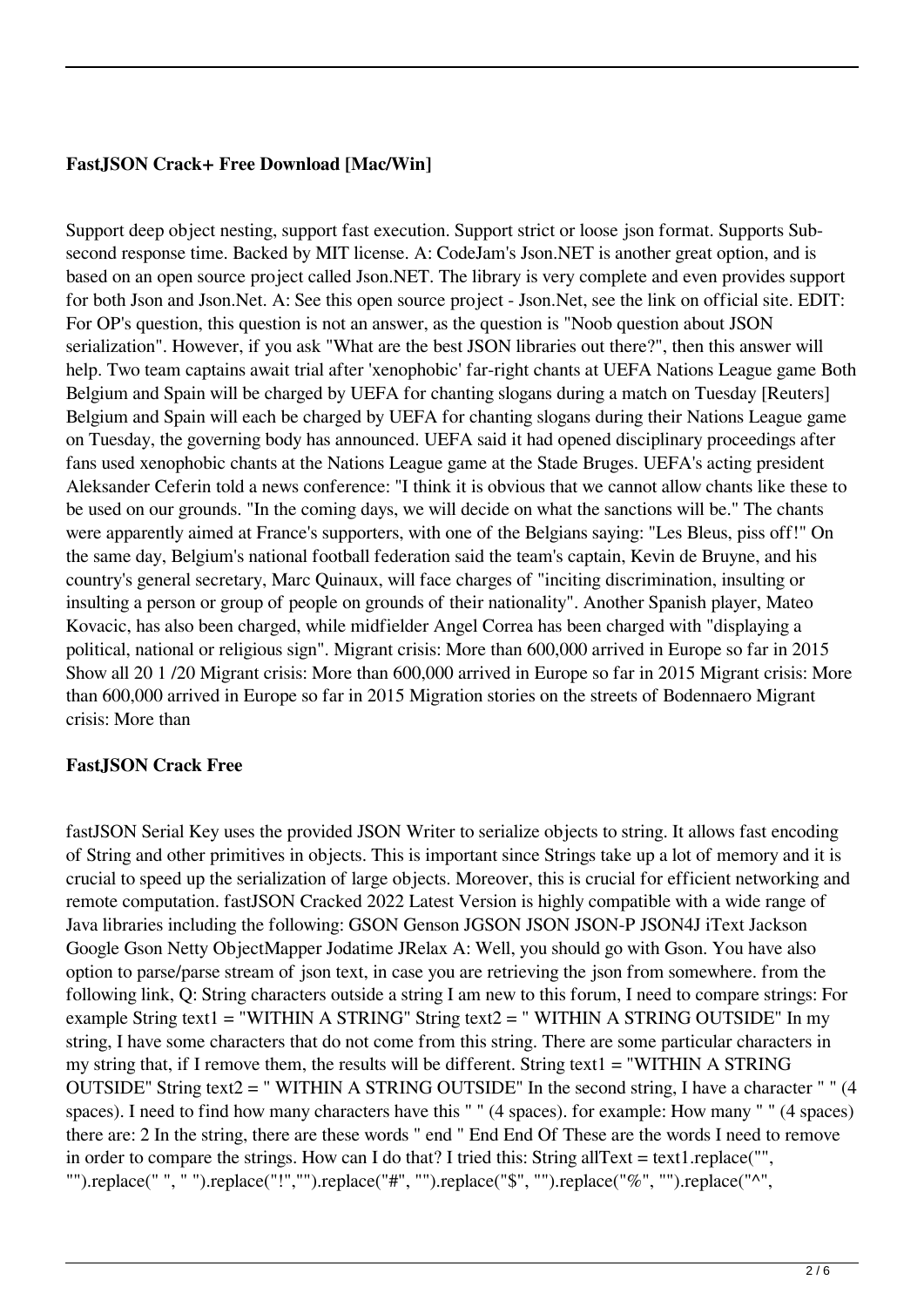"").replace("&", "").replace("\*", "").replace("(", "").replace(")", " 77a5ca646e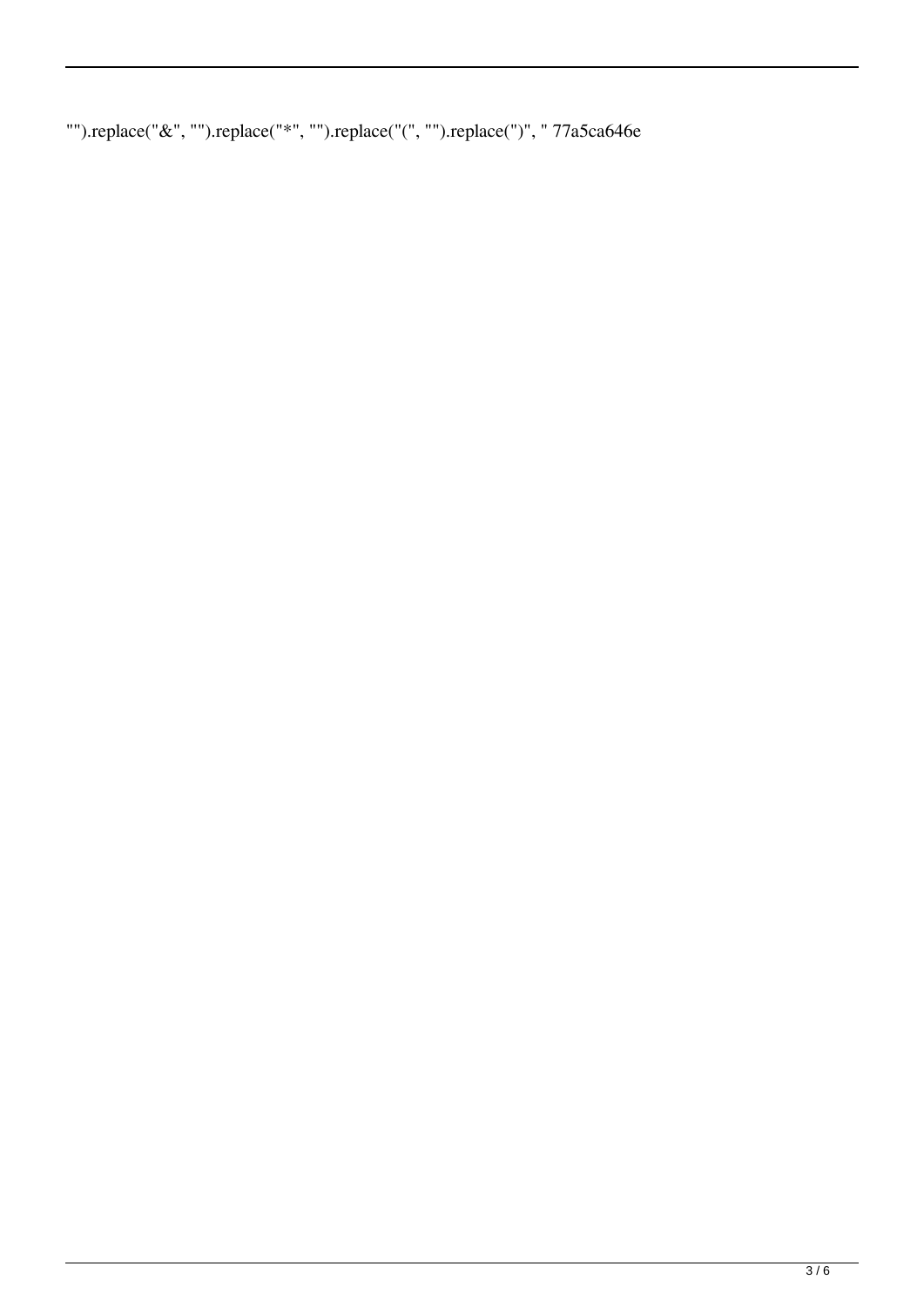# **FastJSON Keygen Free [Updated-2022]**

fastJSON is a multi-purpose object serializer that supports serializing or deserializing data to and from JSON and BSON. Features: - Supports all types of JSON and BSON by using native serializers. - Quick and easy to use. - Supports the following native JSON and BSON types: - Numbers - Strings - Arrays - Objects - Boolean values - Nested JSON, arrays, objects and other complex structures. - Supports mixed types - Handles JSON and BSON data intermixed in a single document. - Supports nested JSON and arrays. - Supports JS strings as JSON and BSON documents. - Supports non-ES6 browsers. - Supports both CommonJS and ES6 modules. - Works on Node.js, Browserify, RequireJS and AMD. - Extensible through plugins. - Optimized for use with highly polymorphic object models. - Offers powerful support for polymorphism. - Supports libraries that support JSON and BSON natively. - Supports libraries that use other object serializers for JSON and BSON. - Suitable for both server and client side JavaScript applications. - Very simple, extremely fast and easy to use. - Fast and highly configurable - No dependencies. - Comes with a very convenient command line interface. - Highly configurable. - Extensible through plugins. - Supported by community. - Works on Node.js, Browserify, RequireJS and AMD. - Zero configuration required for basic use. - Zero dependencies. - Completely self-contained. - Safe. - Fast. - Handles all types of documents - Supports null values - Supports deeply nested JSON and BSON documents. - Supports mixed data types - Supports JS strings as JSON and BSON documents. - Supports libraries that support JSON and BSON natively. - Supports libraries that use other object serializers for JSON and BSON. - Supports mixed polymorphism. - Supports non-ES6 browsers. - Works on Node.js, Browserify, RequireJS and AMD. - Handles all types of documents. - Handles null values - Supports deeply nested JSON and BSON documents. - Supports mixed data types. - Supports JS strings as JSON

#### **What's New In FastJSON?**

fastJSON is a fast json serializer for.NET. The API is extremely simple and very easy to use. This framework is written in C#. It can be used directly or extended. To use fastJSON, you do not need any additional DLLs to be added to the references. Just include the namespace (fastJSON) in your C# code and use the functions. fastJSON has been written by a team of professional software engineers who have been in the programming business for over 10 years. We have also written several other interesting things. fastJSON allows you to quickly serialize and deserialize objects of various types in a polymorphic environment. It is not only capable of handling situations that other object serializers fail to, but also features a tremendous performance boost. It allows you to use more of the code you write. Moreover, it is extremely fast and can be used for both small and big projects. What We Have to Offer Our FastJSON.Core assembly is where the important code that makes fastJSON work is found. This includes the Serializer, Deserializer, Conversion, and other helper classes. We also include many of our own convenience classes that can be used to simplify common tasks. fastJSON uses these features to make code in all the other assemblies of the framework as simple as possible. We provide fastJSON with enough features to allow developers to create their own custom serializers or even create their own custom serializers in days. If you are an expert in this area and want to create custom serializers, you can easily write a custom Serializer. FastJSON is free to use and open source. The source code is on github and is licensed under a very simple license. We believe our speed and the fact that we only require 4 assemblies is enough to warrant the price of zero. The core assembly is the "fat" assembly that is deployed when you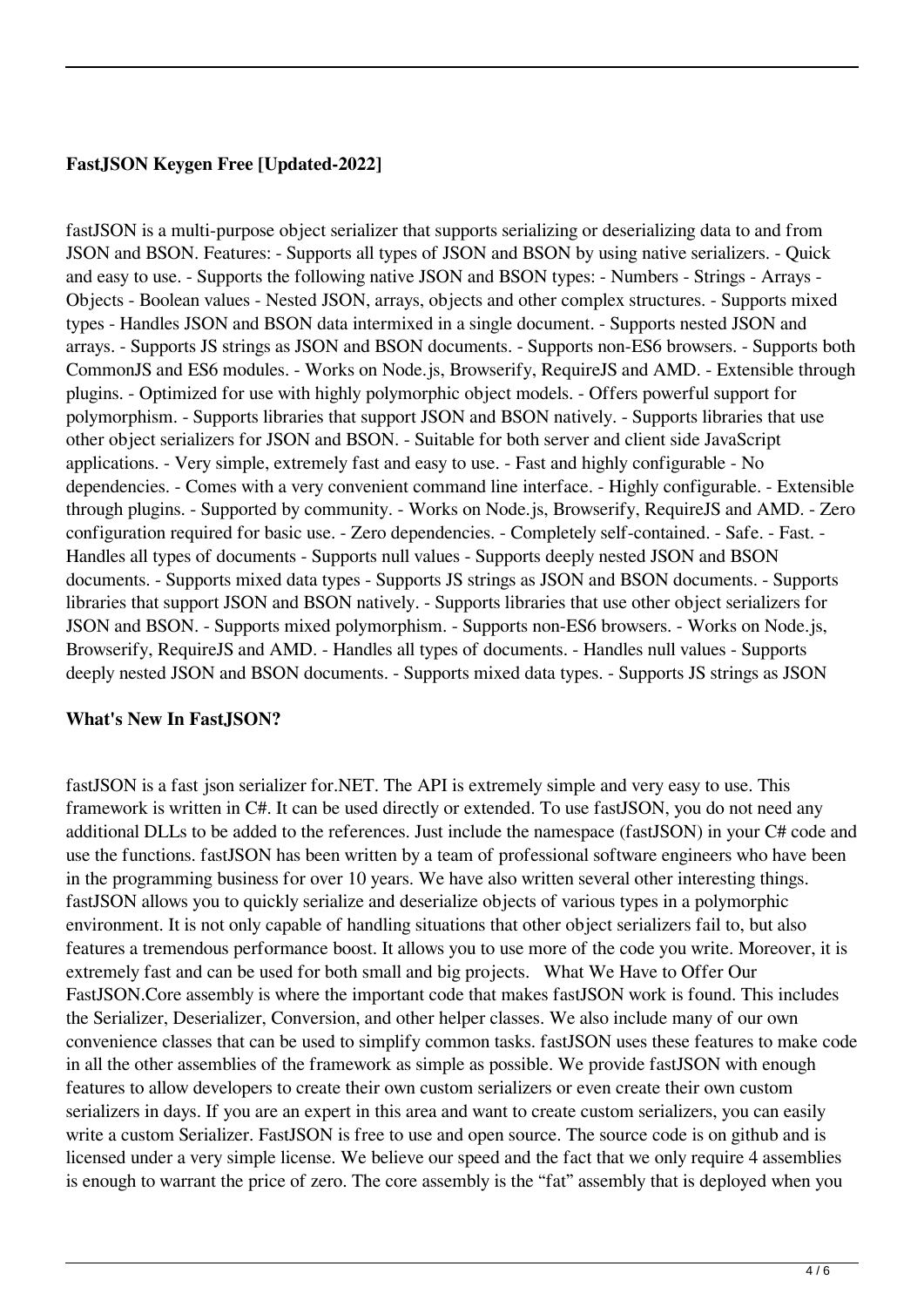use the package. We have also developed three other assemblies that are added to the package. These are: 1) fastJSON.extensions.dll - This is the extension assembly for the fastJSON Framework. This assembly is needed when you use any of the custom extensions that we have created. 2)

fastJSON.serialization.netcore.dll - This is the.netcore assembly that makes fastJSON work on.netcore. 3) fastJSON.mapping.dll - This is the mapping assembly that allows fastJSON to map objects to/from JSON. They are also very easy to use. The assembly that is used when you build is always chosen automatically. The framework works in a manner similar to other frameworks and allows you to easily write all the code that is needed to serialize and deserialize an object. It is extremely easy to use